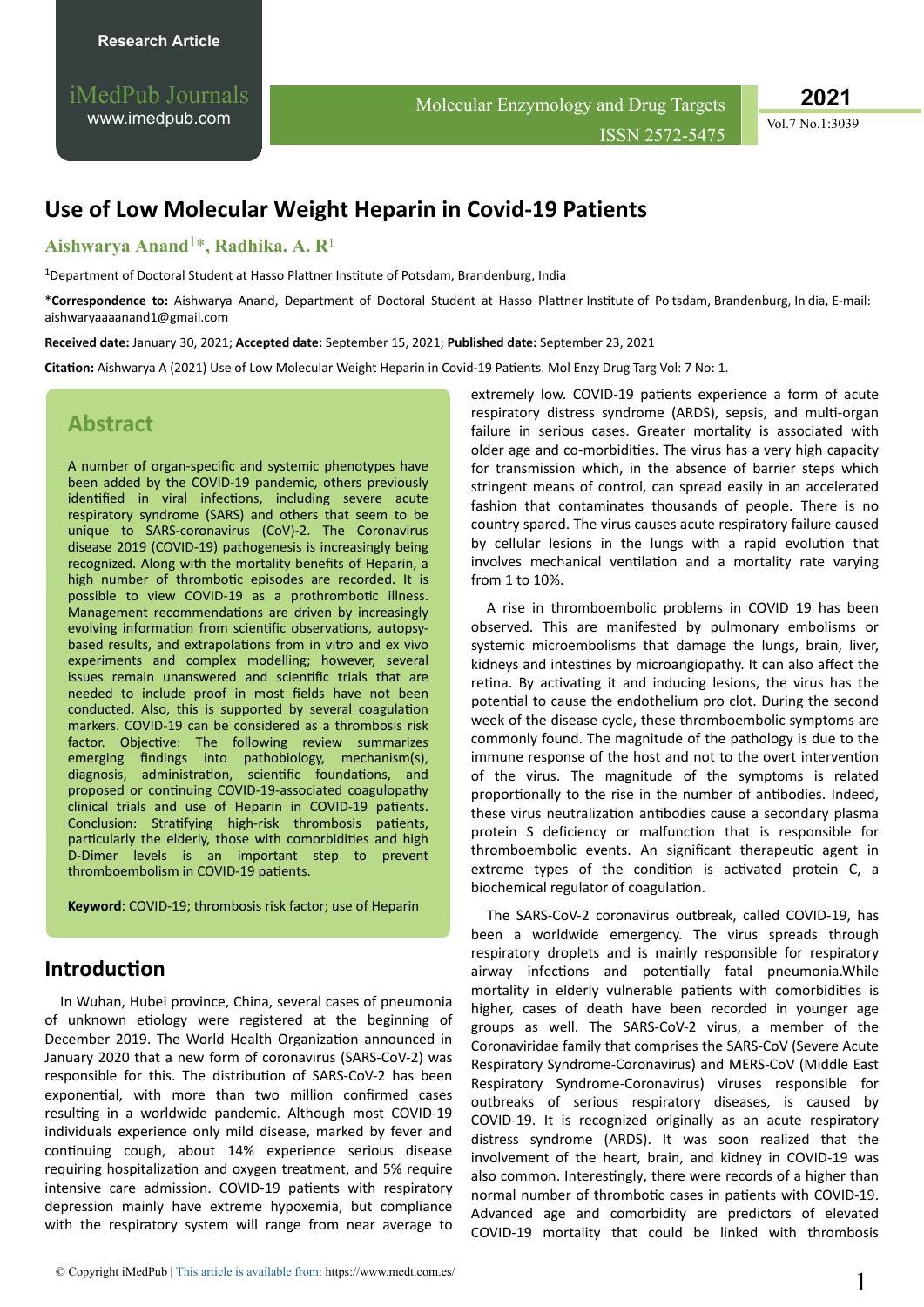vulnerability in these persons.Novel and unforeseen problems are being faced by the doctors treating patients with COVID-19. Most of them is the proper treatment and management of venous thromboembolism (VTE) and, more commonly, how to cope with coagulative activation clearly present in these patients. While several viruses are associated with haemorrhagic fever, few viruses are known to cause thrombosis. Initial autopsies of patients with COVID-19 had microthrombi in the lung vasculature. In a subgroup of patients, the observation of Heparin providing a survival advantage attracted attention to the thrombosis prevalent in COVID-19. Lung compliance during mechanical ventilation is not decreased in the early stages of the illness. In 16 patients, lung compliance was studied and considered atypical for ARDS.Therefore, maybe the hypoxia could be more due to other variables than ARDS at the initial level. This can be explained by the depletion of haemoglobin's oxygen delivery potential and reduced gas exchange in alveoli with microthrombi. Altered lung perfusion and hypoxic vasoconstriction can be caused by the microthrombi, worsening hypoxemia.In COVID-19, venous thromboembolism is prevalent. In 15% of COVID-19 patients with pneumonia and elevated Ddimer, deep vein thrombosis was observed by Doppler ultrasound. Diabetes patients who develop COVID-19 tend to be at greater risk for thrombosis. The appearance of chilblain-like lesions in the periphery of COVID-19 patients that may be clarified by vasculopathy is other support for the function of thrombosis. In addition, an atypical Kawasaki-like syndrome identified in COVID-19 may display medium vessel vasculopathy again. We plan to review thrombosis as an important part of COVID-19 in this article and address the many recent questions regarding the use of Heparins and the proper prevention and diagnosis of VTE in patients with COVID-19.

#### **COVID-19 as a Risk Factor of Thromboembolism and VTE**

In a very limited number of COVID-19 cases, autopsies have been conducted. In arterioles and venules, several of these experiments show venous thromboembolism and microthrombi. There are several cases of both arterial (stroke, myocardial infarction) and venous thrombosis (deep vein thrombosis, pulmonary thromboembolism, venous sinus thrombosis) in COVID-19 patients. Many of these patients have conventional risk factors for thrombosis. Obesity and poorly regulated diabetes mellitus, state which can exacerbate hormonal processes such as breastfeeding and contributers to venous and arterial thrombosis, are the most important risk factors in the sense of COVID-19.

Acute infections are associated with a temporary elevated risk of VTE and the prototypical example of acutely ill care patients at increased risk of VTE is the subjects treated with COVID-19 pneumonia. Indeed, not only do admitted COVID-19 patients suffer from an acute infection, they also suffer from respiratory failure and are bedridden or have decreased movement due to the need for supplementation of oxygen and the loneliness caused by hospital constraints. Interestingly, pregnancy may also raise the risk of placental thrombosis in women infected with the coronavirus. Fetal vascular malperfusion or foetal vascular thrombosis was documented in a case series of 20 pregnant women with COVID-19 primarily due to intravascular fibrin deposition, although the clinical relevance of this placental phenomenon remained unclear.

Very little is currently known about the precise occurrence of VTE in hospitalized COVID-19 pneumonia patients. This is due to the fact that medical tests of these patients are not easy to do, since they must stay of isolation, there is a chance of virus aerosolization, there is also a shortage of adequate personal protective equipment, or patients are too unstable. The implication is that there are only two reports conducted on this topic right now, both carried out on patients aided in Intensive Care Units (ICUs). In the Netherlands, the first study reported a remarkable 27% incidence of VTE (including both DVT and PE), confirmed by either computed tomography pulmonary angiography (CTPA) and/or venous leg ultrasound, out of a total of 184 patients evaluated. The second study was performed in China and recorded a 25 percent prevalence of DVT, measured by venous leg ultrasound, in a total of 81 patients examined. It is very important to find out that all patients received at least standard doses of anticoagulant thromboprophylaxis in the Dutch study, while no preventive anticoagulant was given to patients in the Chinese study. There are two 'preprints' in addition to these studies, which are early papers that have not received peer review, and case papers. Four cases of deep vein thrombosis (DVT) among 138 COVID-19 patients consecutively admitted to hospital in China are recorded in one of these preprints, with a prevalence of 2.9%. The authors of this study point out that three of these DVTs have been detected in critically ill patients, suggesting that the incidence of VTE may be higher in subjects with severe COVID-19. Another preprint reports that 25 of 1008 COVID-19 pneumonia patients underwent CTPA and 10 were found to have PE. Taken together, these results support the hypothesis that the clinical course of COVID-19 pneumonia might be complicated by VTE. It is also well known that acute PE in viral pneumonia is a source of clinical decline.

Not to mention the fact that, as in the case of the 75-year-old woman mentioned by Danzi and coll, several COVID-19 patients remain at home with fever and respiratory symptoms for several days before being admitted, and therefore could already have VTE at the time of hospital admission. For these factors, some hospitals are considering routine screening of deep vein thrombosis (DVT) using leg ultrasonography among all COVID-19-positive hospitalized patients.

#### **Heparin Use in Severe COVID Infection**

A retrospective study performed at Tongji Hospital in Wuhan, China, recorded that only 99 (2%) of the 449 patients with extreme COVID-19 had received Heparin (mainly Low Molecular Weight Heparin, LMWH) medication for 7 days or longer. The 28day mortality rate for participants with a Sepsis-Induced-Coagulopathy (Sic.) score of 4 was higher for Non-Heparin than for Heparin treated patients. The authors of this retrospective study rightly point out that in this population, anticoagulation was rarely used because there was a poor knowledge of the disease at the time of its hospitalization, and they state that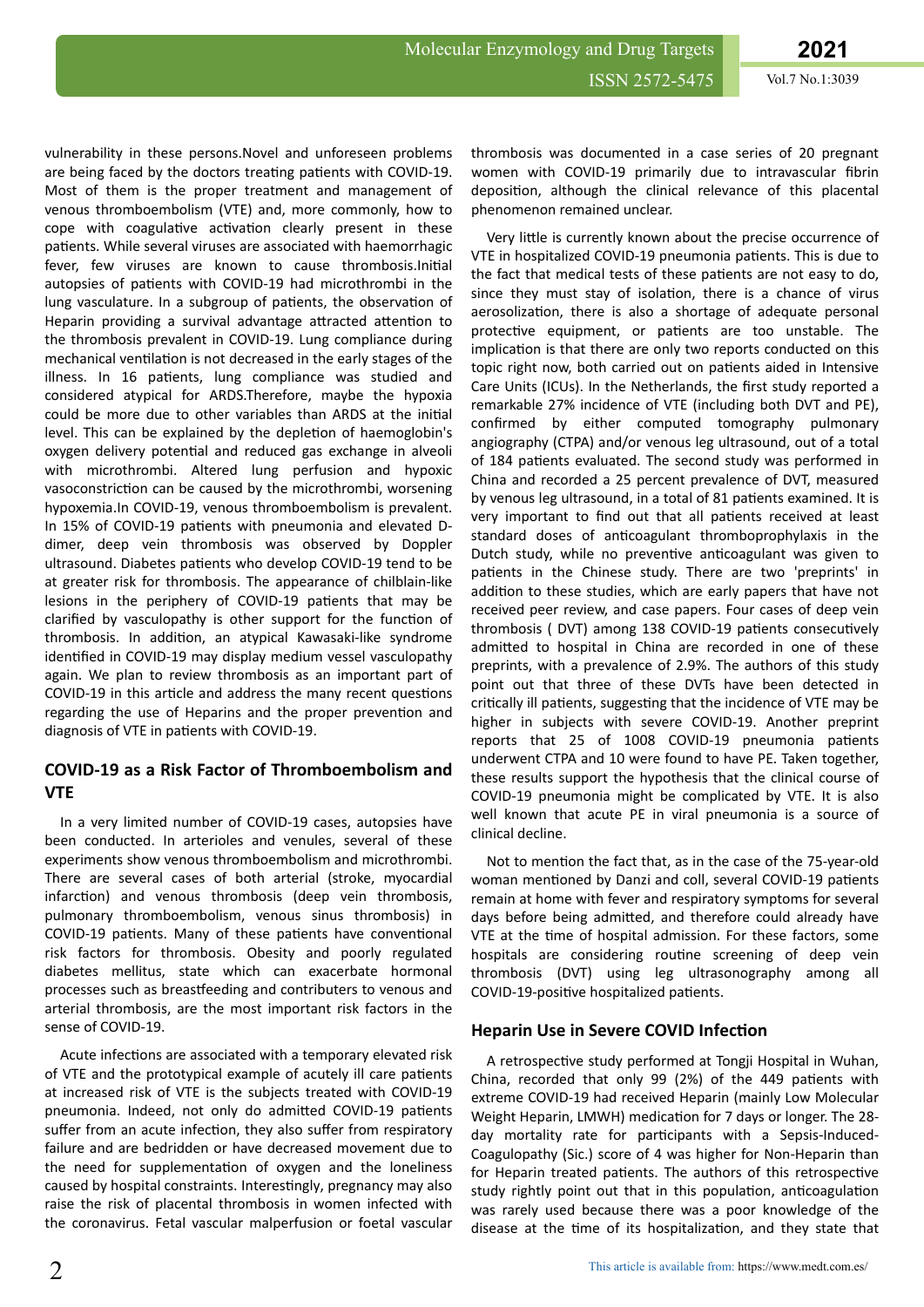Heparin was gradually used later during the outbreak of COVID-19 in China. The International Society on Thrombosis and Haemostasis (ISTH) now advises the use of prophylactic doses of LMWH for all admitted patients with COVID-19, unless they have active bleeding or platelet counts <  $25 \times 109/L$ . The mortality benefit of Heparin after age and gender change was also confirmed by a broader observational analysis of evidence from 17 Spanish hospitals.

Heparin also has antiarrhythmic properties beyond the gain of anticoagulation and can also oppose traditional RAAS activation. The International Society of Thrombosis and Hemostasis (ISTH) has indicated that, even in the absence of other characteristics. patients with elevated D-Dimers should be admitted because this indicates increased production of thrombin. For all hospitalized patients, including non-critically ill patients, Low-Molecular-Weight-Heparin (LMWH) has also been prescribed. Similarly, the American Society of Hematology (ASH) states that all COVID-19 hospitalized patients should receive LMWH or Fondaparinux pharmacologic thromboprophylaxis unless they are considered to be at increased risk of bleeding. However, the medical community has a clear feeling that prophylactic doses of anticoagulation might not be appropriate to compare the hypercoagulable condition demonstrated by many patients with COVID-19 in addition to cytokine storm syndrome. In this case, some clinicians, based on the anti-inflammatory effect of Heparin and also its anti-viral capacity, are considering a higher dose of anticoagulation in patients who do not have reported VTE. It should be recalled, in any event, that the use of anticoagulation at doses other than those typically used for thromboprophylaxis is currently not confirmed by any reported data, but rather by realistic considerations. In fact, the true occurrence of VTE remains unknown in COVID-19 patients undergoing pharmacological thromboprophylaxis, as discussed here, and there is a lack of evidence suggesting better results in patients treated with therapeutic anticoagulation. Physicians around the world make decisions on a case by case basis in this puzzling situation, and therapy regimens are very heterogeneous from hospital to hospital, even within the same country.

## **Conclusion**

Infections with COVID-19 are distinguished by highly varied phenotypic expressions affecting most main organs and structures of organs. An acquired condition known as coagulopathy associated with COVID-19 has arisen and has shown itself to be widespread, multifactorial with venous, arterial and microcirculatory systems involvement and distinct from other viral diseases. The existing data points to a risk for COVID-19 thrombosis. Bleeding is uncommon except though thrombocytopenia happens. The evidence available distinguishes COVID-19-associated coagulopathy from DIC and early-stage thrombotic microangiopathy, and while anticoagulant treatment for thromboprophylaxis has been prescribed by all major societies in the fields of cardiology, haematology and thrombosis, optimal treatment has not yet been identified through comprehensive clinical trials. Despite the prophylactic and medicinal use of Heparin, thrombosis can

occur. There is an immediate need to stratify high-risk thrombosis patients, particularly the elderly, those with comorbidities and high D-Dimer levels.

## **Reference**

- 1. [Huang C, Wang Y, Li X, Ren L, Zhao J, Hu Y, et al. \(2020\) Clinical](file:///C:/Users/omics/Desktop/pulsus/Huang%20C,%20Wang%20Y,%20Li%20X,%20Ren%20L,%20Zhao%20J,%20Hu%20Y,%20et%20al.%20Clinical%20features%20of%20patients%20infected%20with%202019%20novel%20coronavirus%20in%20Wuhan,%20China.%20The%20lancet.%202020;395(10223):497-506) features of patients [infected with 2019 novel coronavirus in](file:///C:/Users/omics/Desktop/pulsus/Huang%20C,%20Wang%20Y,%20Li%20X,%20Ren%20L,%20Zhao%20J,%20Hu%20Y,%20et%20al.%20Clinical%20features%20of%20patients%20infected%20with%202019%20novel%20coronavirus%20in%20Wuhan,%20China.%20The%20lancet.%202020;395(10223):497-506) [Wuhan, China. The lancet. 395\(10223\):497-506.](file:///C:/Users/omics/Desktop/pulsus/Huang%20C,%20Wang%20Y,%20Li%20X,%20Ren%20L,%20Zhao%20J,%20Hu%20Y,%20et%20al.%20Clinical%20features%20of%20patients%20infected%20with%202019%20novel%20coronavirus%20in%20Wuhan,%20China.%20The%20lancet.%202020;395(10223):497-506)
- 2. Gattinoni [L, Coppola S, Cressoni M, Busana M, Rossi S, Chiumello](file:///C:/Users/omics/Desktop/pulsus/Gattinoni%20L,%20Coppola%20S,%20Cressoni%20M,%20Busana%20M,%20Rossi%20S,%20Chiumello%20D.%20Covid-19%20does%20not%20lead%20to%20a) [D. \(2020\) Covid-19 does not lead to a "typical" acute respiratory](file:///C:/Users/omics/Desktop/pulsus/Gattinoni%20L,%20Coppola%20S,%20Cressoni%20M,%20Busana%20M,%20Rossi%20S,%20Chiumello%20D.%20Covid-19%20does%20not%20lead%20to%20a) [distress syndrome. American journal of respiratory and](file:///C:/Users/omics/Desktop/pulsus/Gattinoni%20L,%20Coppola%20S,%20Cressoni%20M,%20Busana%20M,%20Rossi%20S,%20Chiumello%20D.%20Covid-19%20does%20not%20lead%20to%20a) critical [care medicine. 201\(10\):1299-300.](file:///C:/Users/omics/Desktop/pulsus/Gattinoni%20L,%20Coppola%20S,%20Cressoni%20M,%20Busana%20M,%20Rossi%20S,%20Chiumello%20D.%20Covid-19%20does%20not%20lead%20to%20a)
- 3. [Yang X, Yu Y, Xu J, Shu H, Liu H, Wu Y, et al. \(2020\) Clinical course](file:///C:/Users/omics/Desktop/pulsus/Yang%20X,%20Yu%20Y,%20Xu%20J,%20Shu%20H,%20Liu%20H,%20Wu%20Y,%20et%20al.%20Clinical%20course%20and%20outcomes%20of%20critically%20ill%20patients%20with%20SARS-CoV-2%20pneumonia%20in%20Wuhan,%20China:%20a%20single-centered,%20retrospective,%20observational%20study.%20The%20Lancet%20Respiratory%20Medicine.%202020.) and outcomes of critically ill patients [with SARS-CoV-2 pneumonia](file:///C:/Users/omics/Desktop/pulsus/Yang%20X,%20Yu%20Y,%20Xu%20J,%20Shu%20H,%20Liu%20H,%20Wu%20Y,%20et%20al.%20Clinical%20course%20and%20outcomes%20of%20critically%20ill%20patients%20with%20SARS-CoV-2%20pneumonia%20in%20Wuhan,%20China:%20a%20single-centered,%20retrospective,%20observational%20study.%20The%20Lancet%20Respiratory%20Medicine.%202020.) [in Wuhan, China: a single-centered,](file:///C:/Users/omics/Desktop/pulsus/Yang%20X,%20Yu%20Y,%20Xu%20J,%20Shu%20H,%20Liu%20H,%20Wu%20Y,%20et%20al.%20Clinical%20course%20and%20outcomes%20of%20critically%20ill%20patients%20with%20SARS-CoV-2%20pneumonia%20in%20Wuhan,%20China:%20a%20single-centered,%20retrospective,%20observational%20study.%20The%20Lancet%20Respiratory%20Medicine.%202020.) retrospective, observational [study. The Lancet Respiratory Medicine.](file:///C:/Users/omics/Desktop/pulsus/Yang%20X,%20Yu%20Y,%20Xu%20J,%20Shu%20H,%20Liu%20H,%20Wu%20Y,%20et%20al.%20Clinical%20course%20and%20outcomes%20of%20critically%20ill%20patients%20with%20SARS-CoV-2%20pneumonia%20in%20Wuhan,%20China:%20a%20single-centered,%20retrospective,%20observational%20study.%20The%20Lancet%20Respiratory%20Medicine.%202020.)
- 4. Hoffmann [M, Kleine-Weber H, Schroeder S, Krüger N, Herrler T,](file:///C:/Users/omics/Desktop/pulsus/Hoffmann%20M,%20Kleine-Weber%20H,%20Schroeder%20S,%20Krüger%20N,%20Herrler%20T,%20Erichsen%20S,%20et%20al.%20SARS-CoV-2%20cell%20entry%20depends%20on%20ACE2%20and%20TMPRSS2%20and%20is%20blocked%20by%20a%20clinically%20proven%20protease%20inhibitor.%20Cell.%202020) [Erichsen S, et al. \(2020\) SARS-CoV-2 cell entry depends on ACE2](file:///C:/Users/omics/Desktop/pulsus/Hoffmann%20M,%20Kleine-Weber%20H,%20Schroeder%20S,%20Krüger%20N,%20Herrler%20T,%20Erichsen%20S,%20et%20al.%20SARS-CoV-2%20cell%20entry%20depends%20on%20ACE2%20and%20TMPRSS2%20and%20is%20blocked%20by%20a%20clinically%20proven%20protease%20inhibitor.%20Cell.%202020) [and TMPRSS2 and is blocked by a clinically proven protease](file:///C:/Users/omics/Desktop/pulsus/Hoffmann%20M,%20Kleine-Weber%20H,%20Schroeder%20S,%20Krüger%20N,%20Herrler%20T,%20Erichsen%20S,%20et%20al.%20SARS-CoV-2%20cell%20entry%20depends%20on%20ACE2%20and%20TMPRSS2%20and%20is%20blocked%20by%20a%20clinically%20proven%20protease%20inhibitor.%20Cell.%202020) [inhibitor. Cell.](file:///C:/Users/omics/Desktop/pulsus/Hoffmann%20M,%20Kleine-Weber%20H,%20Schroeder%20S,%20Krüger%20N,%20Herrler%20T,%20Erichsen%20S,%20et%20al.%20SARS-CoV-2%20cell%20entry%20depends%20on%20ACE2%20and%20TMPRSS2%20and%20is%20blocked%20by%20a%20clinically%20proven%20protease%20inhibitor.%20Cell.%202020)
- 5. [Khan R, Yasmeen A, Pandey AK, Al](file:///C:/Users/omics/Desktop/pulsus/Khan%20R,%20Yasmeen%20A,%20Pandey%20AK,%20Al%20Saffar%20K,%20Narayanan%20SR.%20Cerebral%20venous%20thrombosis%20and%20acute%20pulmonary%20embolism%20following%20varicella%20infection.%20European%20journal%20of%20case%20reports%20in%20internal%20medicine.%202019;6(10)) Saffar K, Narayanan SR. (2019) [Cerebral venous thrombosis and acute pulmonary embolism](file:///C:/Users/omics/Desktop/pulsus/Khan%20R,%20Yasmeen%20A,%20Pandey%20AK,%20Al%20Saffar%20K,%20Narayanan%20SR.%20Cerebral%20venous%20thrombosis%20and%20acute%20pulmonary%20embolism%20following%20varicella%20infection.%20European%20journal%20of%20case%20reports%20in%20internal%20medicine.%202019;6(10)) following varicella infection. [European journal of case reports in](file:///C:/Users/omics/Desktop/pulsus/Khan%20R,%20Yasmeen%20A,%20Pandey%20AK,%20Al%20Saffar%20K,%20Narayanan%20SR.%20Cerebral%20venous%20thrombosis%20and%20acute%20pulmonary%20embolism%20following%20varicella%20infection.%20European%20journal%20of%20case%20reports%20in%20internal%20medicine.%202019;6(10)) [internal medicine. 6\(10\).](file:///C:/Users/omics/Desktop/pulsus/Khan%20R,%20Yasmeen%20A,%20Pandey%20AK,%20Al%20Saffar%20K,%20Narayanan%20SR.%20Cerebral%20venous%20thrombosis%20and%20acute%20pulmonary%20embolism%20following%20varicella%20infection.%20European%20journal%20of%20case%20reports%20in%20internal%20medicine.%202019;6(10))
- 6. Liu K, Chen Y, Lin R, Han K. (2020) Clinical features of COVID-19 in elderly patients: A comparison with young and middle-aged patients. Journal of Infection.
- 7. Cohen J, Normile D. (2020) New SARS-like virus in China triggers alarm. American Association for the Advancement of Science.
- 8. Zhou F, Yu T, Du R, Fan G, Liu Y, Liu Z, et al. (2020) Clinical course and risk factors for mortality of adult inpatients with COVID-19 in Wuhan, China: a retrospective cohort study. The lancet.
- 9. Paessler S, Walker DH. (2013) Pathogenesis of the viral hemorrhagic fevers. Annual Review of Pathology: Mechanisms of Disease. 8:411-40.
- 10. Tang N, Bai H, Chen X, Gong J, Li D, Sun Z. (2020) Anticoagulant treatment is associated with decreased mortality in severe coronavirus disease 2019 patients with coagulopathy. Journal of thrombosis and haemostasis. 18(5):1094-9.
- 11. Dunham-Snary KJ, Wu D, Sykes EA, Thakrar A, Parlow LR, Mewburn JD, et al. (2017) Hypoxic pulmonary vasoconstriction: from molecular mechanisms to medicine. Chest. 151(1):181-92.
- 12. Demelo-Rodríguez P, Cervilla-Muñoz E, Ordieres-Ortega L, Parra-Virto A, Toledano-Macías M, Toledo-Samaniego N, et al. (2020)Incidence of asymptomatic deep vein thrombosis in patients with COVID-19 pneumonia and elevated Ddimer levels. Thrombosis Research.
- 13. Galván Casas C, Catala A, Carretero Hernández G, Rodríguez-Jiménez P, Fernández-Nieto D, Rodríguez-Villa